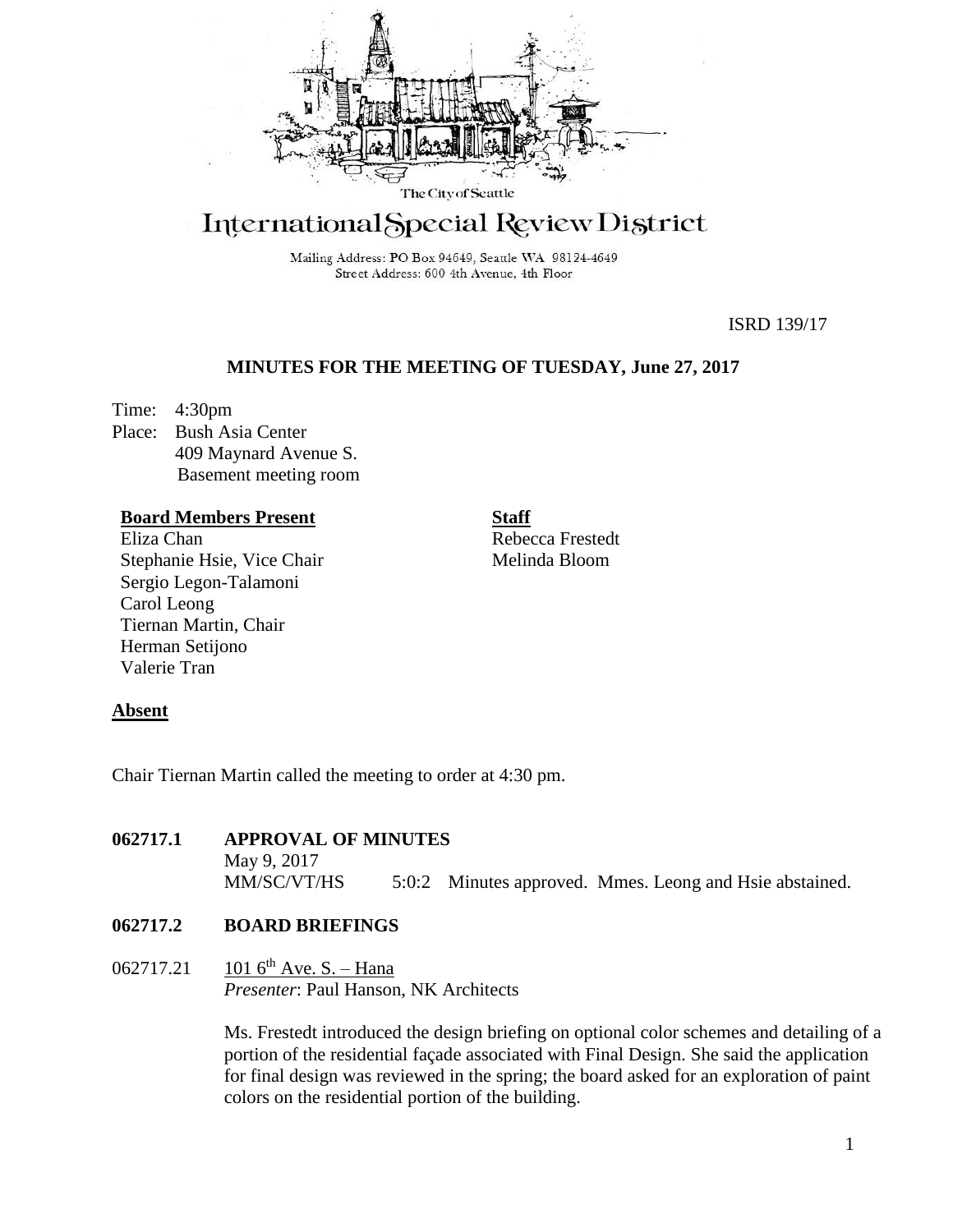Paul Hanson, NK Architects, explained they explored design options for color and pattern of panels that would reduce the number of colors on the darker portion. He provided comparison of the original pattern to other options and noted the preference for Option D. He provided photos of colors in the neighborhood; he said they still retally like the original scheme, explored other options. He provided material samples of warm gray, cool gray, dark teal. He said they eliminated the window trim color on the base. They propose to keep the interior courtyard colors. He said the white windows would retain the poppy trim. The darker portion will have a reveal, painted to match the cladding.

#### Pattern

Ms. Hsie said Option D does the best job of simplifying.

Mr. Martin agreed and said of the 4 options, it is most reminiscent of brick patterning. He said he liked the alignment of fenestration.

#### Panel Colors

Mr. Martin noted the board's concern with the originally proposed dark color as a "heavy, dark mass".

Ms. Leong said at the last meeting it was difficult to see how the proposed color scheme complemented the district. She preferred the dark teal for the tone and vibrancy that goes well with other buildings in the district; she said it is a good complement.

Ms. Tran said that the cool grey is most earthen of all the alternatives. She did not support teal.

Ms. Hsie agreed and said the blue is nice but that she likes the grays that bring out a nod to a modern industrial building. The teal, in combination with the yellow and red, would add yet another color.

Ms. Chan agreed with Ms. Tran and Ms. Hsie, noting that the teal is still very dark.

Mr. Martin appreciated the earthen color options. He said that all the options are successful and noted the blue is similar to that on the Hirabayashi Place. He said the grays evoke industrial, materiality. He asked the applicant how they came to these schemes.

Discussion ensued about the color options and board determined that they were supportive of removal of teal fin. Board members were also in agreement that they did not support the dark gray. A straw poll was taken with preference noted for light gray options B and C and elimination of two dark colors: dark gray and teal.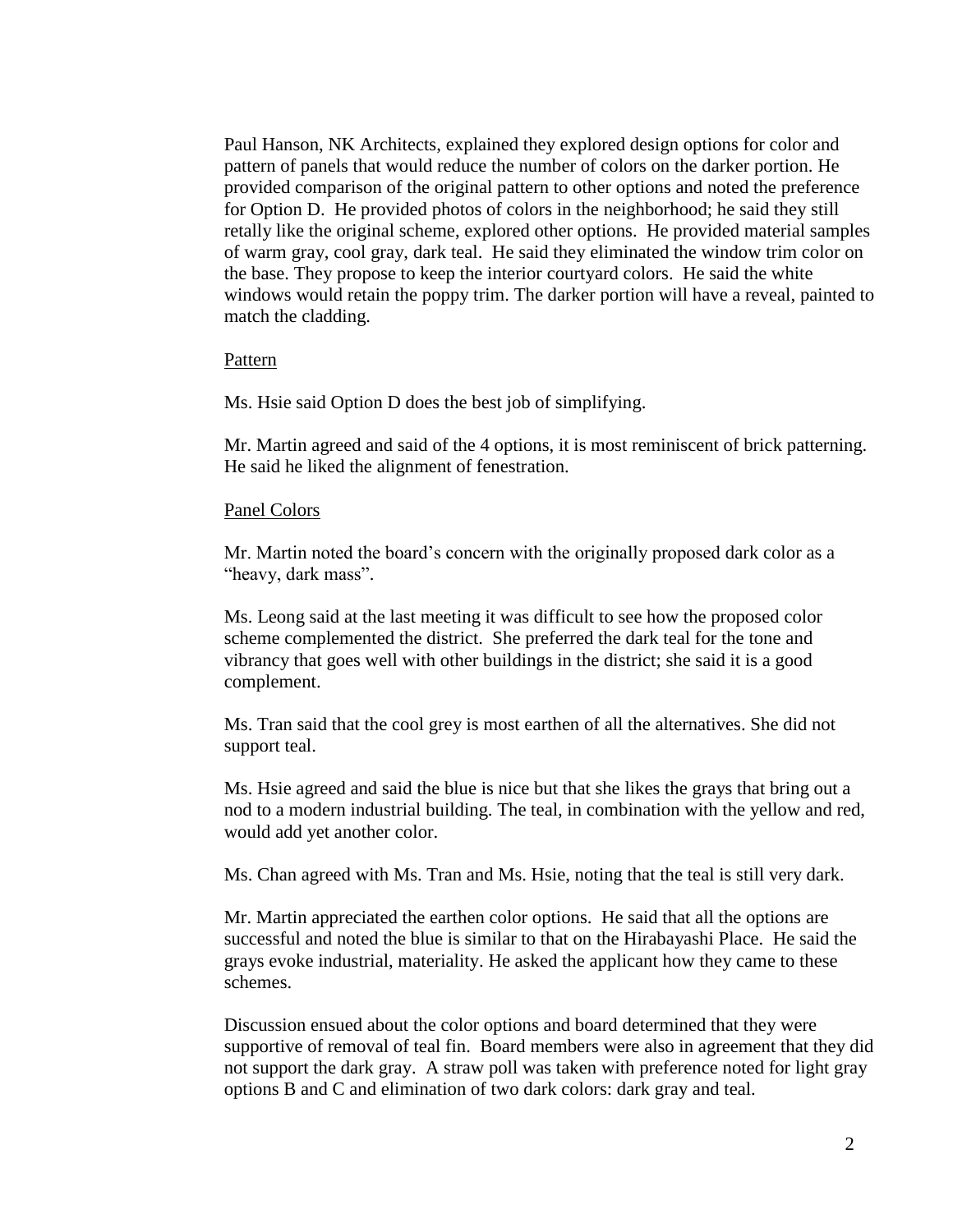## 062717.22 657 S. King St. – Rex Hotel *Presenter:* Bob Hale, Rolluda Architecture

Briefing on a storefront restoration study for the Rex Hotel. Two (2) optional approaches to restoring the storefronts will be presented.

Bob Hale, Rolluda Architecture, said they are reviewing two approaches to storefront restoration as part of a long term master plan for the building. He said that historically the transom windows and aprons were leaded glass, which is no longer there. He said they propose to keep the rhythm of the mullions. He said there were two open stairs in the middle and in an early 1990's renovation they were closed off, and an elevator was installed. He provided images of the storefront configuration now and noted the awning will be removed; approved by the board at a previous meeting. He said that they will paint the band underneath white. He said they will clean up the grill work at the Tai Tung Kitchen. He said that the transom windows at Gossip are covered and storefront was replaced with aluminum storefront. He said they would restore the Gossip storefront, if possible.

# Maynard Storefront

Option 1 would work with existing tenants, incorporating the changes over time; the same floorplan, wood frame storefront in same configuration, keep fonts/brands the same, apply signage on transom windows, clean up louvers.

Option 2 would update storefronts to the original configuration as tenants change over.

The property owner, Ling Chinn, asked if they could take the elevator section and make it like a reception area.

Mr. Hale responded "possibly". He went on to say that there would be configuration changes at the acupuncture clinic and kitchen clean up at Tai Tung. He said they propose to bring the entry back to its original condition.

Mr. Martin said that the alternatives are slightly different: Option 1 keeps all existing businesses there with minimal changes; Option 2 is more dramatic and brings the storefronts back to original conditions and looks at a master plan for the building. He said since changes are all depending on the existing tenants, how can the board help give feedback?

Mr. Hale said they are looking for board's reaction to proposed changes, specifically, the grill work, changes to acupuncture clinic, and one other bay.

Ms. Hsie said she supports the direction for option 1. She said it's hard to know what guidance to give without knowing the plans for the tenants, but both options bring back the original rhythm and configuration. She said she appreciated seeing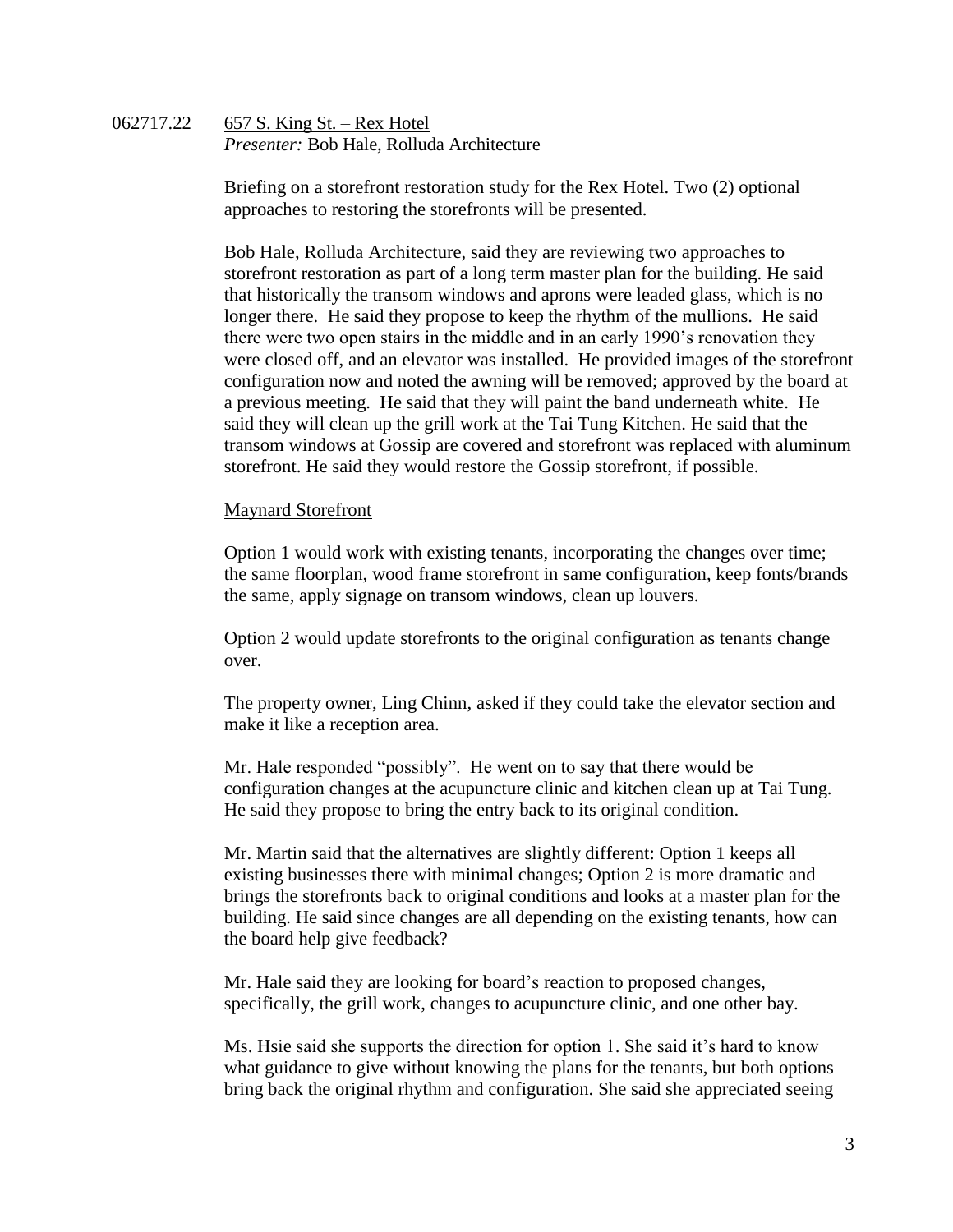the sections, and that they would retain millwork and preserve the look and integrity of the building.

Ms. Chinn noted the Tai Tung Kitchen space and said there are three storefronts and they might eventually like to take the banquet room and make another storefront. She said the building is special; they have a commitment to the building, community and CID.

Mr. Martin said changes to the acupuncture unit and reinstating the original place of entrance meet the Secretary of the Interior's Standards and are feasible now. He said that Option 2 takes the building in the direction of original look.

Mr. Hale said Tai Tung is an iconic restaurant.

Mr. Setijono said it is the oldest Chinese restaurant in the International District.

Ms. Chinn said Tai Tung can stay there as long as they want to be there.

Mr. Martin suggested future renderings express realistic window treatment so nonarchitects can read it better.

Ms. Frestedt noted the mid-century design of the existing Tai Tung storefront and questioned if community would want to keep existing and suggested getting community feedback. She suggested presenting images of changes to the storefront over time.

Board members had no problem with painting flashing white.

# **062717.3 BOARD BUSINESS**

Ms. Frestedt requested topics for upcoming board retreat; date to be determined. She reported that she received an application for determination of significance of the Bush Garden Building. She said in the near future she anticipates that the ACME Poultry site design team will be coming for review and Thai Binh will be coming back for paint, signage, and streetscape.

Mr. Martin suggested board members provide vacation schedules to ensure quorum.

Ms. Hsie asked about upzoning in the district.

Ms. Frestedt said legislation has been proposed; it would involve expansion of the district boundaries. She said a resolution would give City direction for future discussion; the board can't approve departures.

Mr. Martin suggested revisiting design guidelines for Little Saigon.